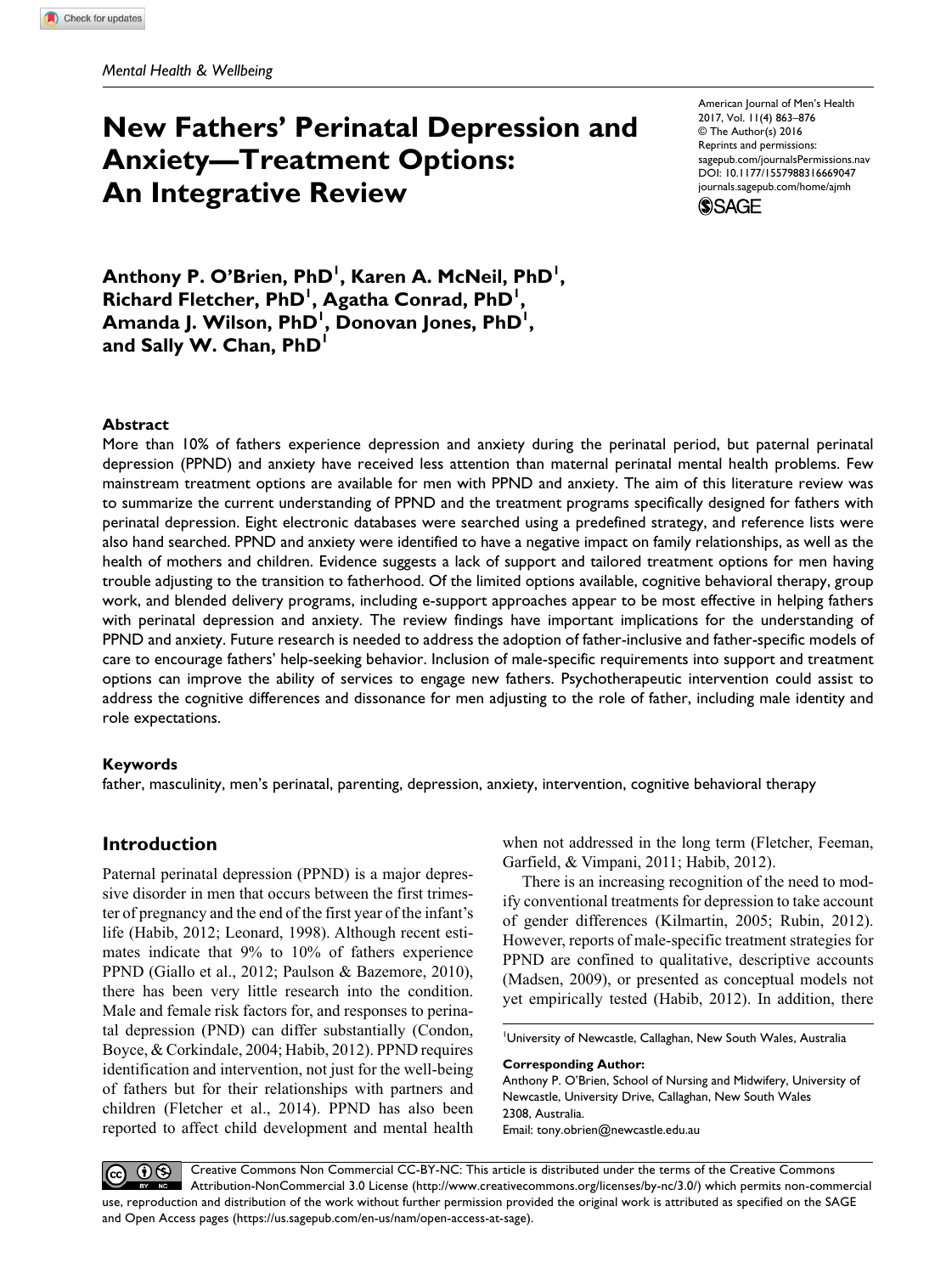are few clinical guidelines supporting the identification and treatment of perinatal anxiety in fathers (Leach, Poyser, Cooklin, & Giallo, 2016). While there is a body of literature addressing the prevention of perinatal anxiety and depression in couples (see Pilkington, Milne, Cairns, Lewis, & Whelan, 2015; Pilkington, Whelan, & Milne, 2015), there is little regarding the treatment of fathers living with depression and anxiety.

Recruiting fathers to undertake treatment is a challenge. Women are often reluctant to accept mental health intervention when diagnosed with PND (Feeley, Bell, Hayton, Zelkowitz, & Carrier, 2015), but engaging men in treatment services can be more problematic. The literature indicates men can be unwilling to seek help for mental health issues, tend to express negative attitudes toward therapy, are less likely to visit a general practitioner, and are more likely to discontinue treatment than women (Addis & Mahalik, 2003; Mansfield, Addis, & Mahalik, 2003; Primack, Addis, Syzdek, & Miller, 2010).

Furthermore, it has been suggested that therapy conflicts with masculine norms of stoicism and self-reliance, therefore inhibiting the help seeking and emotional selfdisclosure required to successfully engage in treatment (Addis, 2008; Call & Shafer, 2015; Cochran & Rabinowitz, 2003; Primack et al., 2010). New fathers face increased demands on their time and resources which is also likely to limit their ability to devote time to therapy (Fletcher & St George, 2011). Recent evidence underscores the need to develop appropriate gender-oriented treatments for PPND that are sensitive to a father's role (Fletcher et al., 2014; Fletcher, Garfield, & Matthey, 2015).

Cognitive behavioral therapy (CBT) is highly effective for both adult depression and generalized anxiety disorder, with benefits continuing after treatment ends. CBT can be more beneficial and efficacious than antidepressants in treating adult depression in some adult patients (Butler, Chapman, Forman, & Beck, 2006), and has been suggested as having particular utility for men because it can address cognitive distortions relating to male gender roles and norms (Primack et al., 2010; Spendelow, 2015). There is a growing body of evidence to support the efficacy of CBT in treating maternal PND and depression generally (Milgrom et al., 2015; Sockol, 2015). Given this efficacy, this review was initiated as part of a planned CBT intervention for fathers with PPND. Although CBT is likely to be effective in treating men with PPND (Spector, 2006), no treatment has been reported to be tailored to new father's specific emotional needs (Habib, 2012). Thus, this review first discusses the incidence and diagnosis of PPND, men's experience of depression and PPND, and the effects of fathers' mood disorders on children and their partners. The article then examines the current literature relating to treatment for men with depression, and how CBT programs have been modified for men. In the final sections, the evidence around treatment programs specifically designed for fathers with PPND is assessed, with particular focus on the use of CBT.

# **Men's Experience of Perinatal Depression**

### *Incidence of PPND in Men*

A meta-analysis of international studies indicates that about 10% of fathers experience depression during the perinatal period with this rate increasing significantly in the 3 to 6 months following birth (Paulson & Bazemore, 2010). There is a moderate positive correlation between maternal PND and PPND (Anding, Rohrle, Grieshop, Schucking, & Christiansen, 2016; Paulson & Bazemore, 2010), with approximately 24% to 40% of male partners of women diagnosed with PND, reporting PPND (Goodman, 2004). Anxiety may be more common than depression in new fathers, and the numbers of men with a diagnosis of PPND can increase by 30% to 100% when panic disorder and acute adjustment disorder with anxiety are included (Matthey, Barnett, Howie, & Kavanagh, 2003). A systematic review by Leach et al. (2016) indicates that between 4% and 16% fathers experience anxiety during the prenatal period, while between 2% and 18% suffer from anxiety postnatally. Anxiety and depression are highly comorbid, and both should be considered when examining the burden of mental illness in new fathers (Leach et al., 2016). These estimates of PPND alone are of concern, especially when the rates of adult depression are near 5% to 6% over a similar time period (Habib, 2012; Paulson & Bazemore, 2010). Nonetheless, it is likely these rates underestimate the true prevalence of PPND, as there are indications that depression in men is underdiagnosed and underreported (Addis, 2008; Martin, Neighbors, & Griffith, 2013; Veskrna, 2010).

### *Men's Experience of Depression*

Men and women express and manage their depression in different ways (Brownhill, Wilhelm, Barclay, & Schmied, 2005). While depression can present as a dysphoric mood with reduced activity for both men and women, men are more likely to display anger, hyperactive behavior, irritability, and to have lower impulse control (Williamson, 1987; Winkler, Pjrek, & Kasper, 2005). Additionally, depression in men may be masked by interpersonal conflict, somatic complaints, and drug and alcohol use and avoidance behavior (Addis, 2008; Cochran & Rabinowitz, 2003; Melrose, 2010). These behaviors are consistently more prevalent in men compared with women (Martin et al., 2013). Avoidant, numbing, and escape outlets are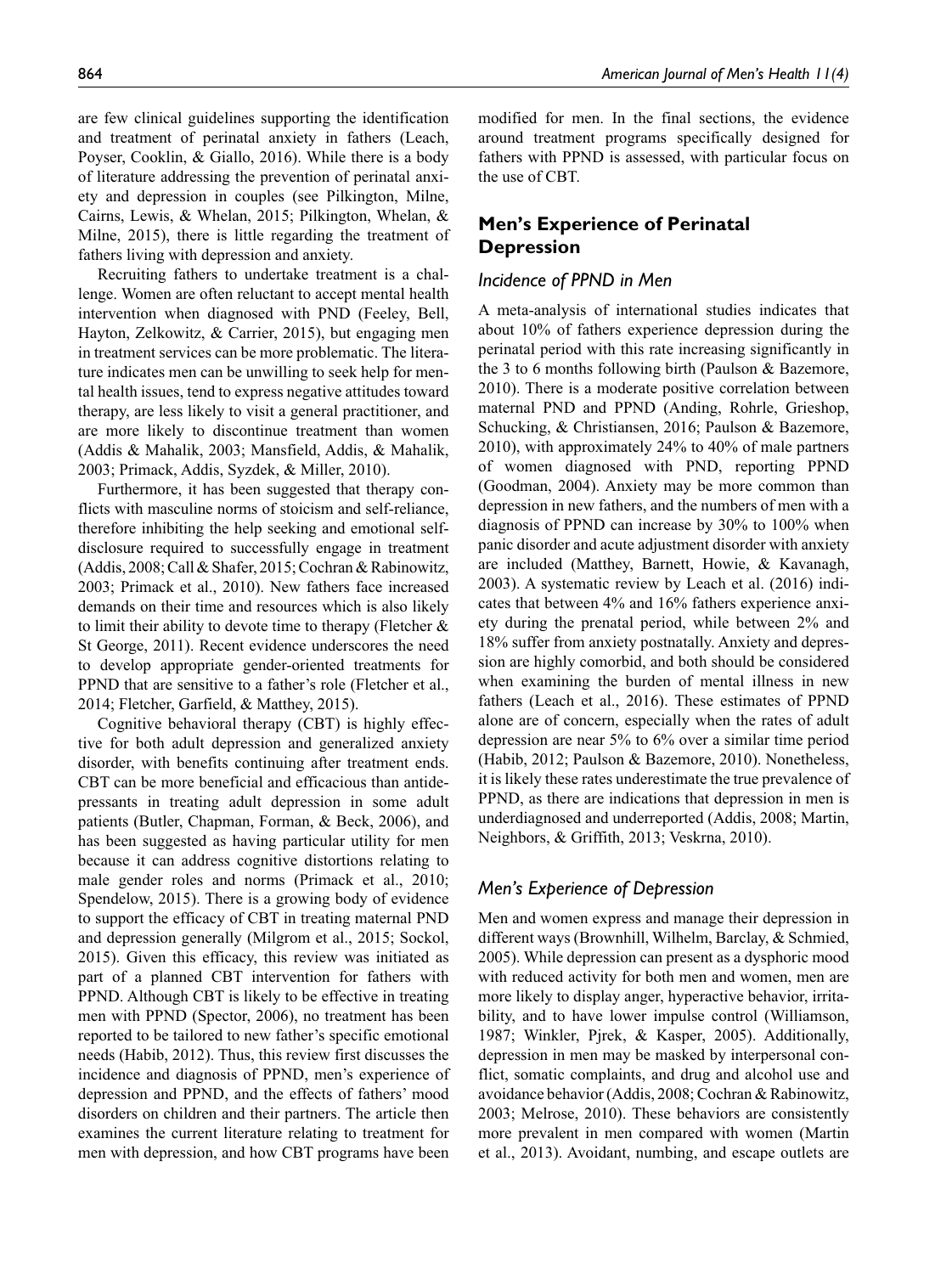referred to as "depressive equivalents" or "masked depression," and have been linked to male aversion to displays of weakness or vulnerability (Brownhill et al., 2005). It has also been suggested that these behaviors are expressions of depression in men who lack awareness of their feelings (Wilhelm, 2009).

The literature on men's experience of depression exposes inherent diagnostic limitations and challenges. Current diagnostic criteria are probably skewed toward female responses to depression, and including assessment of symptoms of stress, anxiety, antisocial, or risk-taking behavior could reveal higher rates of affective disorders in men (Brownhill et al., 2005; Matthey, Barnett, Ungerer, & Waters, 2000; Wilhelm, 2009). Utilizing a scale to measure these alternative male-type symptoms of depression, Martin et al. (2013) report that a greater proportion of men met the criteria for depression (26% vs. 22%). However, including both the traditional measures of depression and the alternative male-type symptoms in assessment, resulted in similar percentages of men and women being diagnosed with depression in their study (31% vs. 33%). Such results suggest that reliance on men disclosing conventional symptoms of depression can result in underdiagnosis and even misdiagnosis in men (Martin et al., 2013). Less effective screening and undertreatment of depression in men can help explain the paradox of male rates of depression being half that of females, while suicide is significantly higher in men compared with women (Cochran & Rabinowitz, 2003; Möller-Leimkühler, 2002). In Australia, intentional self-harm (suicide) accounts for 306 male deaths for every 100 female deaths (Australian Bureau of Statistics, 2016). This suggests the need to reexamine current screening tools, and to utilize gender-sensitive questions to assist in diagnosis (Brownhill et al., 2005; Fletcher et al., 2015).

### *Men's Experience of PPND*

Postpartum depression in fathers can be misinterpreted due to the additional stressors associated with a new baby in the home. Irritability can be justified on the basis of fatigue, and preoccupation with paid work could be construed as the need to maintain a provider role, rather than as avoidance behavior (Melrose, 2010). Moreover, men are more likely to have limited support networks, often relying heavily on their spouses for support. This reliance becomes problematic when mothers are constrained by the demands of their newborns to offer the same level of support to their partner (Cronenwett & Kunst-Wilson, 1981; Fletcher et al., 2015; Pilkington, Milne, et al., 2015).

Lack of adequate support networks, along with employment, financial, and other factors can compound the stresses of new fatherhood. For example, in a sample of new fathers, somatization, depression, and anxiety were

associated with more life stressors and lower levels of social support. The same study identified that fathers with partners with PND reported even less support from family and friends, and higher levels of work and financial pressure (Zelkowitz & Milet, 1997). Giallo et al.'s (2013) analysis of data from the Longitudinal Study of Australian Children, revealed that those fathers with poor job quality associated with lack of job security and flexible workplace conditions, are at the greatest risk of developing psychological distress in their child's first year of age.

There is evidence to suggest that men are more likely to idealize parenthood than their partners, while lacking access to good role models for fathering (Condon et al., 2004). Fathers, who express dissatisfaction with their couple relationship, are three times more likely to develop PPND than those fathers who are satisfied (Giallo et al., 2013). Other evidence points to psychological distress in new fathers being associated with higher levels of alcohol use and neuroticism, and poorer quality intimate relationships, quality of life, and social networks (Boyce, Condon, Barton, & Corkindale, 2007). Taken together, this evidence suggests that fathers experiencing depression and anxiety are more likely to be isolated, to have few effective interpersonal supports, and to adopt coping strategies which could be harmful to themselves and their families.

## *Effects on Child Development and Relationships*

There is increasing evidence that PPND can negatively affect a child's later development and behavior. Children of fathers with depression at 8 weeks' postpartum have been identified to be at an increased risk for behavioral problems at 3.5 years of age, even controlling for factors such as maternal depression and fathers' later depression. This effect is stronger in boys than in girls (Ramchandani, Stein, Evans, & O'Connor, 2005). In a later study, Ramchandani et al. (2008) report that children whose fathers were depressed in the prenatal and postnatal periods were at the highest risk of psychopathology at 3.5 years and psychiatric diagnosis at age 7 years. Additionally, early paternal depression has been reported to predict poorer psychological and behavioral outcomes in children 4 to 5 years of age. In particular, hyperactivity in boys and emotional and social development in girls are sensitive to their father's diagnosed PPND (Fletcher et al., 2011). There is also evidence that PPND may adversely affect children's capacity to learn, with longterm negative cognitive and educational consequences (Kaplan, Sliter, & Burgess, 2007).

The literature points to the deleterious impacts that paternal depression can have on parenting behaviors and relationships. Wilson and Durbin (2010) identified paternal depression to be associated with fewer positive parenting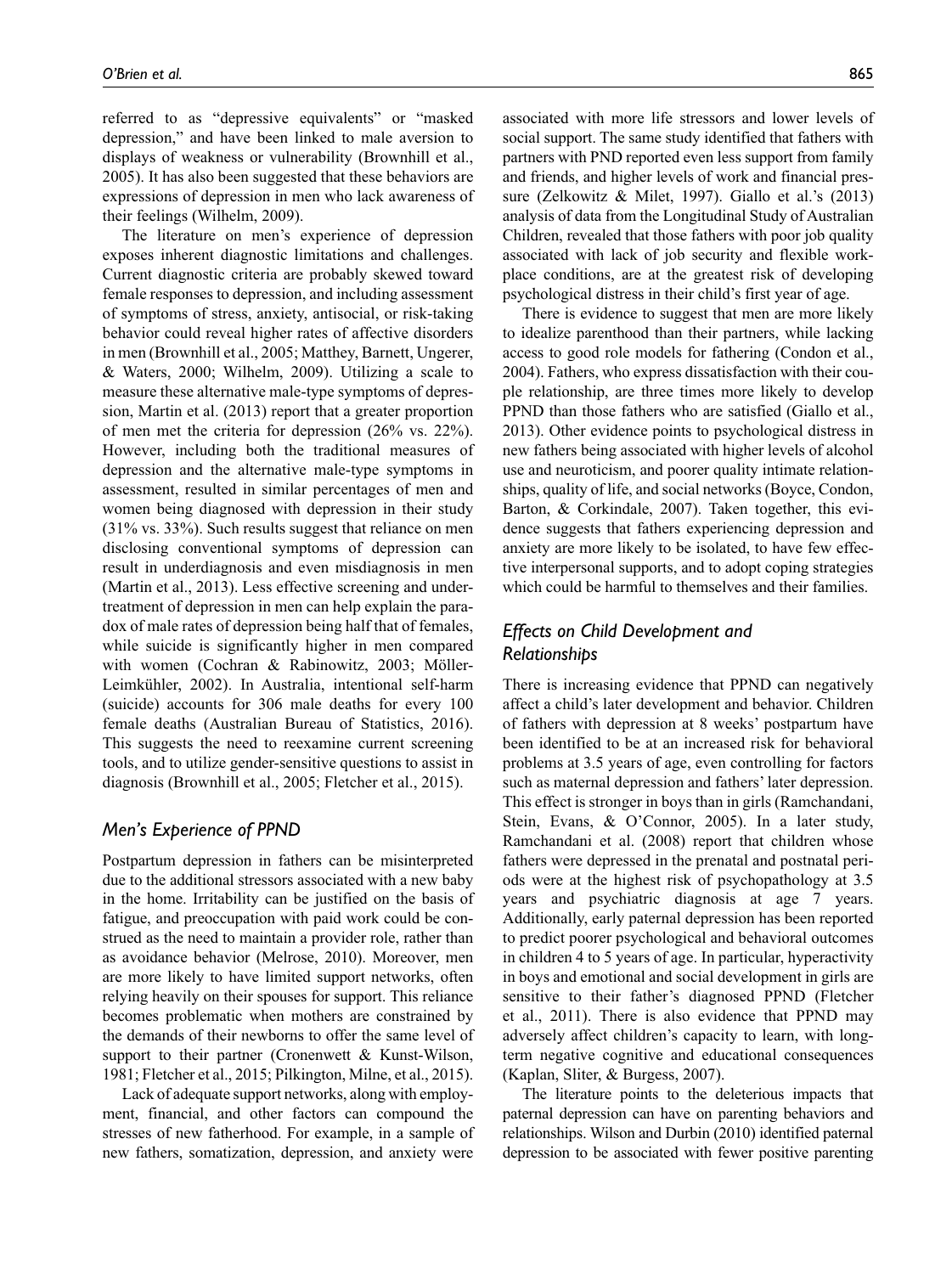behaviors such as displaying warmth, sensitivity, and responsiveness and a greater number of maladaptive behaviors such as hostility, intrusiveness, and disengagement. Another study reports that depressed fathers are four times more likely than nondepressed fathers to spank their 1-yearold child, and only half as likely to read to them (Davis, Davis, Freed, & Clark, 2011).

Fathers with depression are more likely to report lower levels of satisfaction and affection within their spousal relationship, even when controlling for maternal depression (Ramchandani et al., 2011). A father's mood and anxiety disorder can exacerbate the effects of a mother's poor mental health escalating the risk of a child developing emotional and behavioral problems, while fathers with better mental health can provide a buffer to the negative impacts (Kahn, Brandt, & Whitaker, 2004; Pilkington, Milne, et al., 2015). Given the potential for adverse consequences for overall family functioning, there is a compelling argument for a focus on diagnosis and treatment of fathers with PPND.

# **Treatment for Men With Depression and/or Anxiety**

The efficacy of CBT in the treatment of depression and anxiety is well recognized. A review of 16 meta-analyses determined that CBT is highly effective for both adult depression and generalized anxiety disorder, even beyond treatment termination, and can be more beneficial than antidepressants in the treatment of some adult depression (Butler et al., 2006). Another review reports CBT to be effective in reducing anxiety and depression and improving the quality of life for those diagnosed with generalized anxiety disorders. Additionally, CBT was identified to be similarly effective to pharmacotherapy, but with a lower dropout rate (Bagby & Quilty, 2006).

A range of studies have also demonstrated the efficacy of CBT delivered in group settings for both depression and anxiety disorders (Cochran & Rabinowitz, 2003; Naik, O'Brien, Gaskin, Munro, & Bloomer, 2013; Oei & Dingle, 2008; Peterson & Halstead, 1998). Computerized CBT programs provide an acceptable, convenient, and effective alternative for treating anxiety and depressive disorders, with the added benefit of easy access (Andrews, Cuijpers, Craske, McEvoy, & Titov, 2010). However, CBT may be less effective than medication for treating chronic depression (Thase et al., 2000; Thase, Reynolds, Frank, Simons, et al., 1994). Despite the significant number of studies examining CBT as a treatment option for depression and anxiety, the role of gender in influencing treatment outcomes has been underexplored (Watson & Nathan, 2008).

Typically the few studies comparing CBT outcomes for men and women with depression and anxiety have

ment. A recent meta-analysis of randomized trials comparing CBT with pharmacotherapy, determined that gender did not moderate or predict treatment outcomes (Cuijpers et al., 2014). Similarly, other trials have reported no significant differences between genders in posttreatment improvement and recovery (Peterson & Halstead, 1998; Thase, Reynolds, Frank, Simons, McGeary, et al., 1994; Watson & Nathan, 2008). There are some exceptions. For example, a study of the effect of group-based and Internet-based CBT for people diagnosed with subthreshold depression, identified that women responded more favorably to treatment despite having a higher dropout rate than men (Spek, Nyklicek, Cuijpers, & Pop, 2008), while a small randomized control trial of one-day "Self-Confidence" workshops were reported to benefit women more than men (Horrell et al., 2014). Nonetheless, based on this article's earlier discussion of men's experience of depression and PPND, there are strong indications that programs tailored to meet the particular needs of men, could be beneficial.

# *How CBT Programs Have Been Modified for Men*

Although many of the claims that CBT is an effective technique for addressing men's depression have not been empirically tested (Spendelow, 2015), the following literature supports this proposition. Nontraditional approaches such as Internet discussion groups, e-therapy, or group-based workshops have been suggested as a means to alter the context of therapy and encourage men to attend. Men may be more willing to join a group setting where there is the opportunity to share experiences and coping strategies with other men (Addis & Mahalik, 2003; Siddons, Wootten, & Costello, 2013). Rebadging therapy for depression as a "Self-Confidence" workshop has proved successful in attracting difficult-to-engage participants (Horrell et al., 2014), while group therapy labelled as the "Men's Stress Workshop" has promoted men's attendance and participation (Primack et al., 2010). Furthermore, lower dropout rates for men compared with women have been reported for CBT delivered in a group setting, or as an Internet-based e-therapy (Spek et al., 2008). Also notable are recent Australian initiatives including "beyondblue," "Men's Sheds," and "The SANE Media Centre," which have gone some way to combat the stigma associated with men's depression and other mental health issues by ameliorating some of the barriers to men seeking help (Price-Robertson, 2015).

It is also important that therapy is sensitive to the influence of masculine gender role norms in order to improve men's satisfaction and reduce withdrawal from treatment (Primack et al., 2010; Veskrna, 2010). CBT has been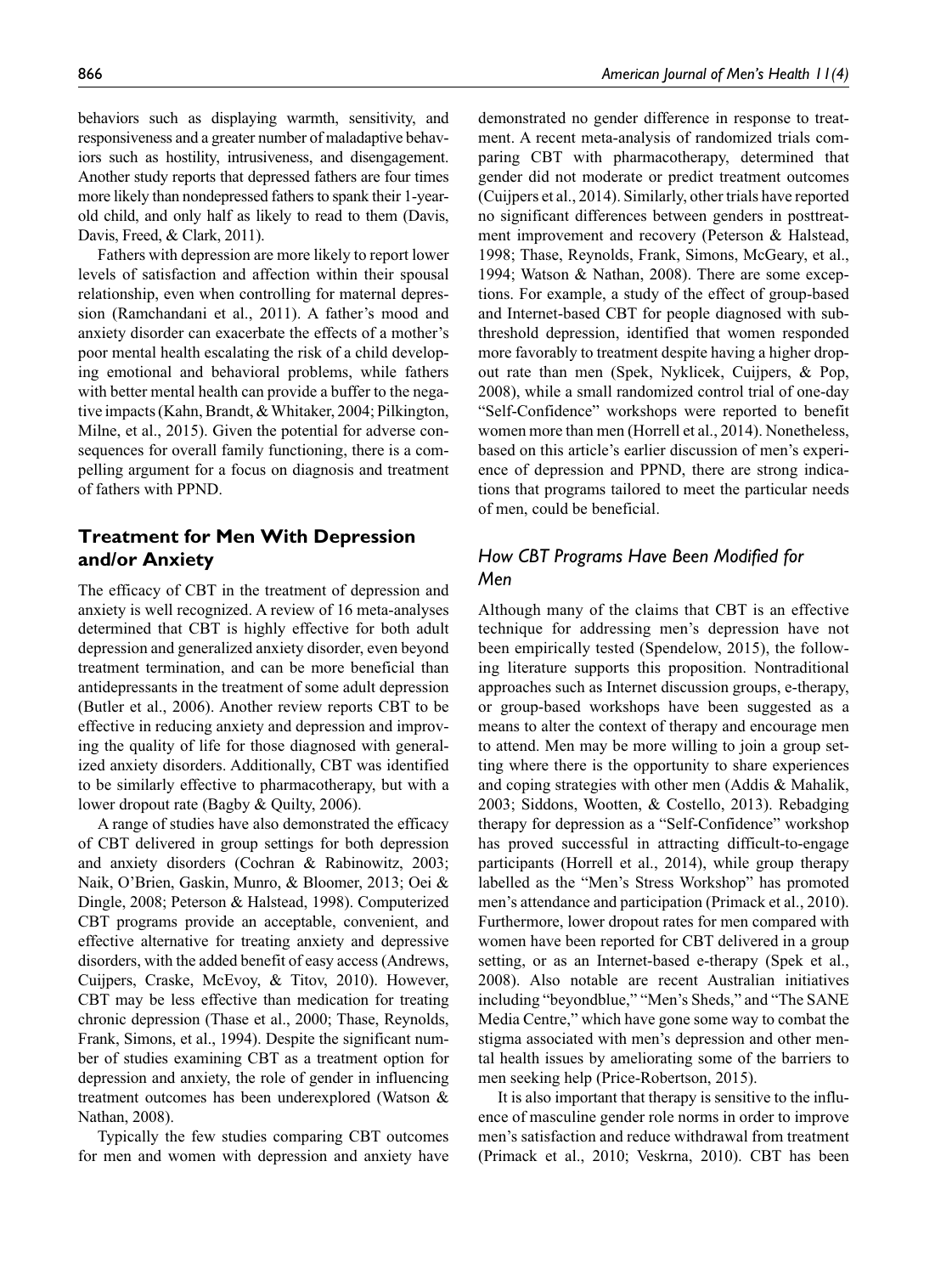identified as being beneficial in facilitating discussion around cognitive distortions relating to male gender roles (Primack et al., 2010). A CBT group-based intervention for men following radical prostate surgery, for example, was successful in improving men's self-esteem through an examination of negative self-beliefs and reconceptualizing their perceptions of masculine identity (Siddons et al., 2013). The therapy context can also enable men to examine their beliefs about what constitutes strengths and weaknesses in male behavior, particularly with respect to seeking and accepting help (Veskrna, 2010).

The Men's Stress Workshop reported in Primack et al. (2010) incorporates a number of relevant elements. To overcome men's reluctance to attend therapy, the shorter 8-week intervention was marketed as a workshop, and utilized the term "stress," rather than depression avoiding the negative connotations associated with mental illness. The program focused on increasing social support, building cognitive–behavioral strategies, providing information about depression and the influence of masculine norms, and reframing perceptions and stigma about mental health issues and treatment. There was less emphasis on emotional disclosure in early sessions, as this may have served as a barrier to those men adhering to masculine norms (Primack et al., 2010). At the conclusion of the program, participants reported improvements in depression severity and an increase in social support connections. Although preliminary results were promising, the small sample size and lack of a control group meant it was not possible to make conclusions about the effectiveness of the treatment for various levels of depression, despite Beck Depression Inventory score improvements (Primack et al., 2010).

This review summarizes the published literature reporting treatment for men experiencing PND and anxiety.

### **Method**

A comprehensive search of the literature was undertaken to identify treatment programs designed for men with PPND, particularly where CBT had been used. A search was undertaken using the following eight databases: CINAHL, Medline, PubMed, Scopus, PsycINFO, Cochrane Library, EBSCO, and Informit Health Collection. Specific search terms for fathers, period, depression, and anxiety included as follows: father or dad or male or men or paternal or parent or partner; \*natal or \*partum or PND or PPND; depressi\* or anxiety or distress or disorder or mental\* health or sad\* or negative affect or trauma or phobia. Search terms relating to specific treatments included as follows: treatment or cognitive behaviour therapy or therapy or care or intervention. Only English language full-text articles were included,

and no limits to the publication date were used. As reported in Table 1, 827 articles were retrieved. Of these, 794 were excluded as they did not fit the inclusion criteria based on their title or abstract. Eleven duplicate articles were removed. Fifteen articles were excluded as treatment of PPND is not discussed. This left seven articles, which were included in the analysis. A further six articles were included resulting from a search of the reference lists of retrieved publications and the forward citations of relevant articles.

While systematic reviews and meta-analyses play a key role in the assessment of evidence-based practice, integrative reviews facilitate the synthesis of data from both the empirical and theoretical literature. As a result, integrative reviews have the potential to depict a holistic representation of the issues and concepts in health services research (Whittemore & Knafl, 2005). This has particular utility in an emerging area of interest where the evidence is very limited.

In this review, the included studies comprised three conceptual articles, three literature reviews, two qualitative analyses of interventions for fathers, and four analyses of fathers' needs (one quantitative and three qualitative). The single randomized controlled study included in the review did not report any father-related data. From the predominately theoretical evidence presented in these studies relating to interventions for fathers, key themes and patterns were identified and iteratively developed and refined, and then endorsed by all authors.

### **Results**

From the 13 articles included in the review (see Table 1), four broad themes were identified. The first of these themes focuses on the father's role in supporting their partners with PND. The second theme proposes that perinatal mental health should be reconceptualized as a family, rather than solely a maternal concern. The third theme centers on the father's transition to fatherhood, the lack of support, and how father-specific treatment options need to be considered. The final theme, from five articles, presents an overview of treatment options for fathers living with PPND. A summary of key information from the included studies is provided in Table 2.

Fathers, as supporting partners to mothers living with PND, are the focus of three of the articles sourced. Milgrom et al. (2005) compare the efficacy of individual and group-based counselling, and group-based CBT for women with PND. Each of the interventions included partner involvement in 3 of the 12 treatment sessions described. The role of the partner in the sessions is not detailed, nor is there mention of specific treatment for partners. In Davey et al.'s (2006) intervention study, there is a stronger focus on the role of the father; however, most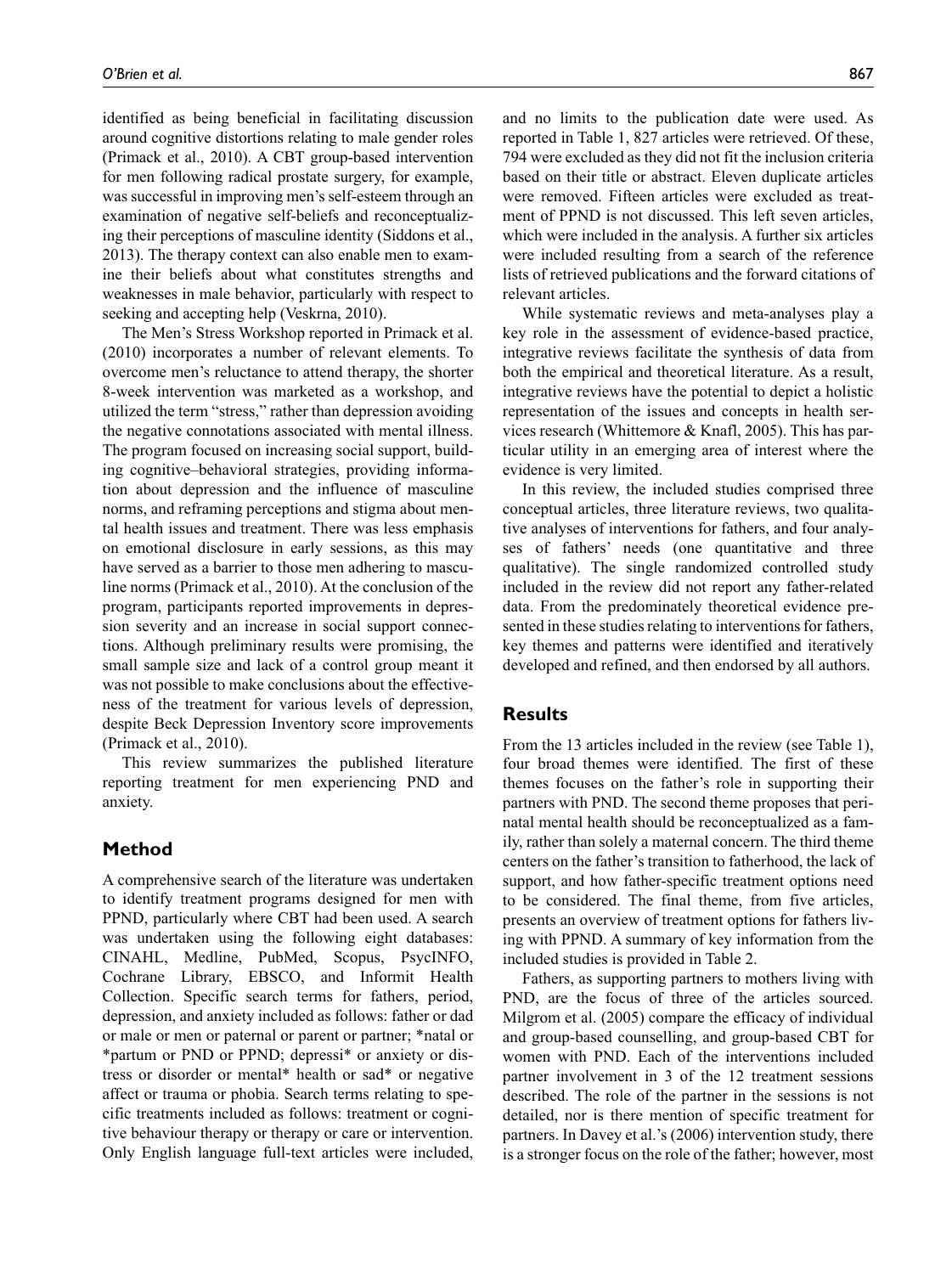| Database         | retrieved<br>Number | of title or abstract<br>Excluded on basis | Duplicates<br>removed | inclusion criteria<br>Not meeting | remaining<br>Number | Articles assessed                                                                              |
|------------------|---------------------|-------------------------------------------|-----------------------|-----------------------------------|---------------------|------------------------------------------------------------------------------------------------|
| <b>CINAHL</b>    | $\frac{1}{2}$       | 29                                        | $\circ$               | 2                                 | m                   | Davey, Dziurawiec, and O'Brien-Malone<br>(2006)                                                |
|                  |                     |                                           |                       |                                   |                     | Kowlessar, Fox, and Wittkowski (2015)<br>Milgrom, Negri, Gemmill, McNeil, and<br>Martin (2005) |
| Medline          | $\frac{8}{2}$       | $\overline{5}$                            |                       |                                   |                     |                                                                                                |
| PubMed           | $\overline{6}$      | $\overline{a}$                            | 0                     |                                   |                     | $\bigg $                                                                                       |
| Scopus           | 50                  | $\overline{4}$                            |                       |                                   |                     | Austin (2003)                                                                                  |
|                  |                     |                                           |                       |                                   |                     | Letourneau, Dennis, et al. (2012)                                                              |
| PsychINFO        |                     |                                           |                       |                                   |                     | Habib (2012)                                                                                   |
| Cochrane Library |                     |                                           |                       |                                   |                     |                                                                                                |
| EBSCO            | $3842$<br>$-22$     |                                           | ৩                     |                                   |                     |                                                                                                |
| Informit Health  |                     |                                           | 0                     |                                   |                     | Rowe, Holton, and Fisher (2013)                                                                |
| Collection       |                     |                                           |                       |                                   |                     |                                                                                                |
| Total            | 827                 | 794                                       |                       | ഗ                                 |                     |                                                                                                |
| Hand/snowball    |                     |                                           |                       |                                   | ۰                   | Spector (2006)                                                                                 |
| search           |                     |                                           |                       |                                   |                     | Fitzgerald, Roy, Anderson, and Letiecq<br>(2012)                                               |
|                  |                     |                                           |                       |                                   |                     | Edward, Castle, Mills, Davis, and Casey<br>(2015)                                              |
|                  |                     |                                           |                       |                                   |                     | Fletcher et al. (2015)                                                                         |
|                  |                     |                                           |                       |                                   |                     | Madsen (2009)                                                                                  |
|                  |                     |                                           |                       |                                   |                     | Letourneau, Tryphonopoulos, et al. (2012)                                                      |

Table 1. Literature Search: Treatment of Fathers' Perinatal Depression. **Table 1.** Literature Search: Treatment of Fathers' Perinatal Depression.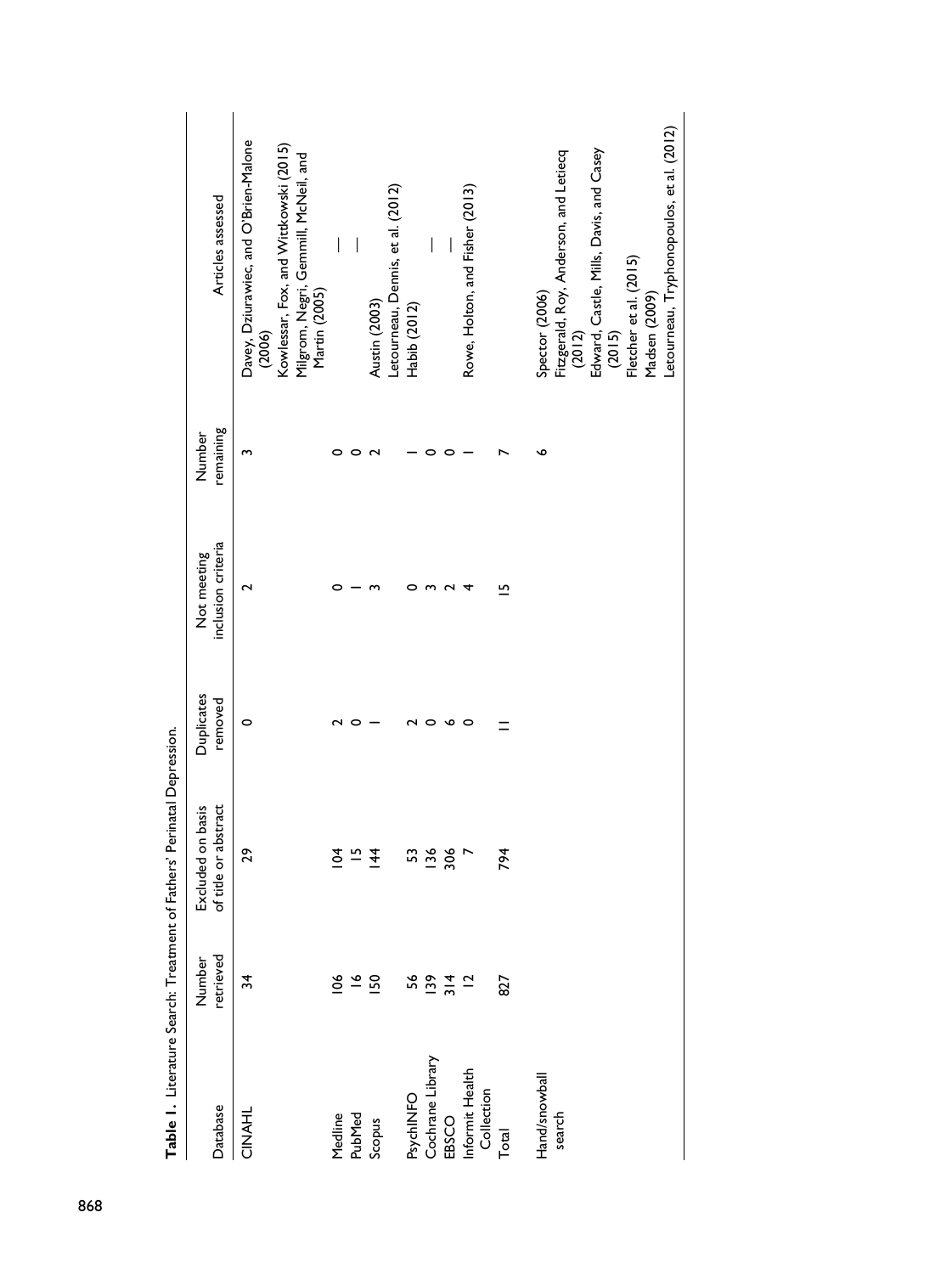| Author(s), date          | Article or study type                              | Intervention/<br>treatment  | Role of father           | Psychological approach<br>or theory                | intervention<br>of study or<br>Duration | Sample/setting/<br>country                                                 | Themes uncovered                                                                                                               |
|--------------------------|----------------------------------------------------|-----------------------------|--------------------------|----------------------------------------------------|-----------------------------------------|----------------------------------------------------------------------------|--------------------------------------------------------------------------------------------------------------------------------|
|                          | Conceptual                                         | Not applicable              | Focus on both<br>parents | Not applicable                                     | Not applicable                          | Australia                                                                  | should be reconceptualized<br>as a whole family concern<br>Perinatal mental health                                             |
| Davey et al. (2006)      | Qualitative                                        | Group therapy               | Primary                  | Psychoeducational and<br>UBL<br>تا                 | 2-Hour sessions<br>over 6 weeks         | 16 Fathers in a<br>coastal-rural<br>community,<br>Australia                | partners to mothers living<br>Fathers as supporting<br>with PND                                                                |
| Edward et al. (2015)     | Integrative literature<br>review                   | Not applicable              | Primary                  | Various referred to<br>including CBT               | Not applicable                          | Australia                                                                  | option(s) for fathers with<br>Proposes treatment<br><b>ONdd</b>                                                                |
| Fitzgerald et al. (2012) | Correlational study<br>assessing fathers'<br>needs | applicable<br>$\frac{6}{2}$ | Primary                  | Proposes CBT and<br>peer support                   | Not applicable                          | <b>United States</b><br>96 Urban and<br>low-income<br>31 rural<br>fathers, | option(s) for fathers with<br>Proposes treatment<br>오메                                                                         |
| Fletcher et al. (2015)   | Conceptual                                         | applicable<br>$\frac{5}{2}$ | Primary                  | Father-inclusive<br>practice                       | Not applicable                          | United States,<br>Australia                                                | The transition to fatherhood,<br>treatment options need to<br>the lack of support and<br>how father-specific<br>be considered  |
|                          | Conceptual                                         | Not applicable              | Primary                  | psychotherapy, and<br>Psychoeducation,<br>CBT      | Not applicable                          | Australia                                                                  | option(s) for fathers with<br>Proposes treatment<br>PPND                                                                       |
| Kowlessar et al. (2015)  | Qualitative assessment Not<br>of fathers' needs    | applicable                  | Primary                  | Not applicable                                     | Not applicable                          | 10 First-time<br>Kingdom<br>fathers,<br>United                             | The transition to fatherhood,<br>treatment options need to<br>and how father-specific<br>the lack of support,<br>be considered |
| Letourneau, Dennis,      | Realist review                                     | Not applicable              | Focus on both<br>parents | couples therapy<br>psychotherapy,<br>Psychosocial, | Not applicable                          | Canada                                                                     | should be reconceptualized<br>as a whole family concern<br>Perinatal mental health                                             |

Table 2. Summary of Included Studies. **Table 2.** Summary of Included Studies.

*(continued)*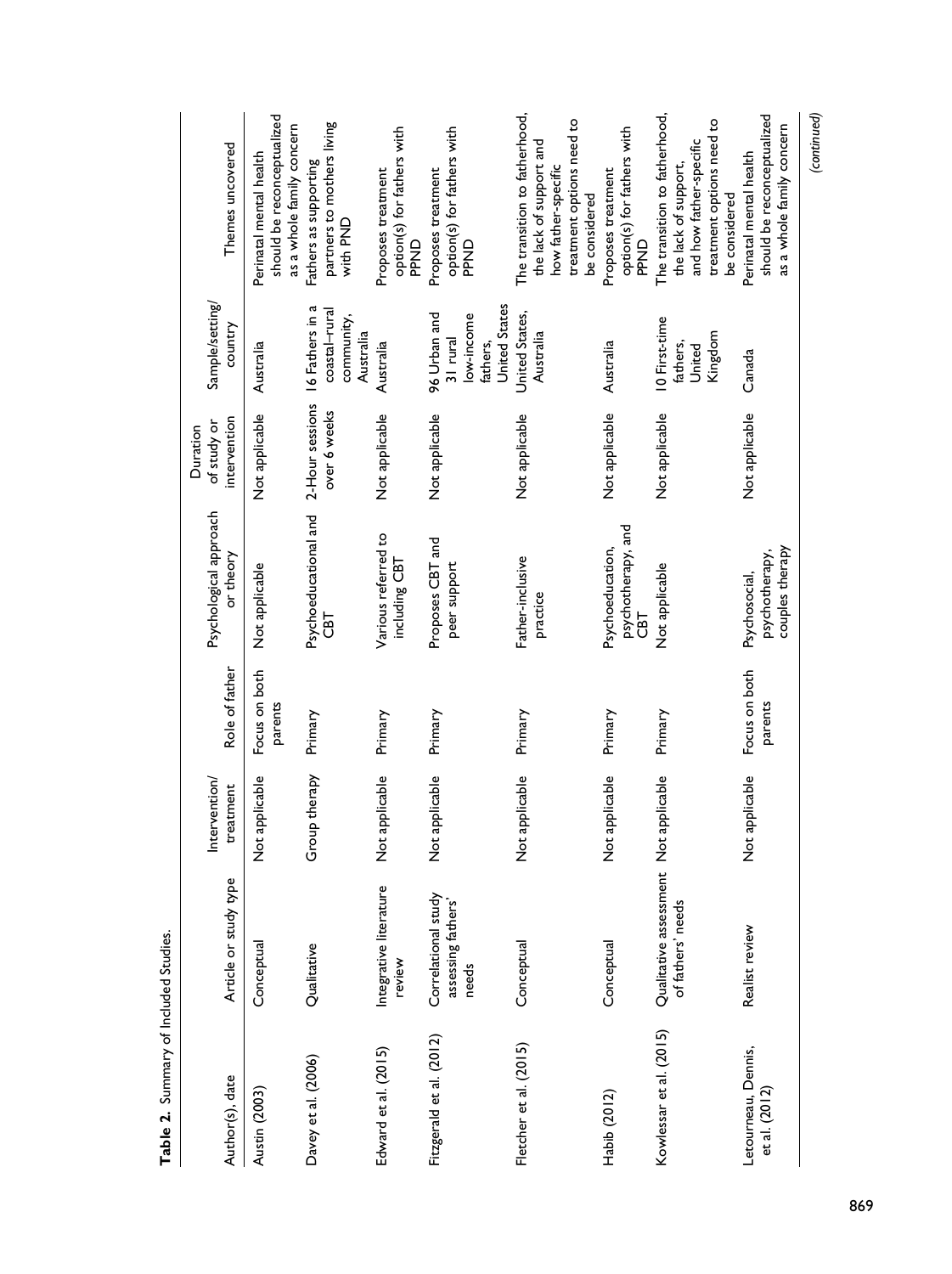| Ξ<br>Ξ<br>Ľ<br>с<br>č |  |
|-----------------------|--|
|                       |  |
| ಡಿ<br>Ξ               |  |

| Author(s), date                                 | Article or study type                                                           | Intervention/<br>treatment                                           | Role of father           | Psychological approach<br>or theory            | intervention<br>of study or<br>Duration                                 | Sample/setting/<br>country                           | Themes uncovered                                                                   |
|-------------------------------------------------|---------------------------------------------------------------------------------|----------------------------------------------------------------------|--------------------------|------------------------------------------------|-------------------------------------------------------------------------|------------------------------------------------------|------------------------------------------------------------------------------------|
| Tryphonopoulos, et al.<br>Letourneau,<br>(2012) | Qualitative-assessing<br>support needs                                          | applicable<br>ŏ                                                      | Primary                  | Range of support<br>interventions<br>suggested | Not applicable                                                          | 40 Fathers,<br>Canada                                | partners to mothers living<br>Fathers as supporting<br>with PND                    |
| Madsen (2009)                                   | Qualitative analysis<br>psychotherapy<br>of statements<br>from men in           | Psychotherapy                                                        | Primary                  | Psychotherapy                                  | Not stated                                                              | Denmark<br>>100 Men,                                 | option(s) for fathers with<br>Proposes treatment<br>오메                             |
| Milgrom et al. (2005)                           | trial of interventions<br>Randomized control<br>for women with<br>$\frac{1}{2}$ | group-based<br>counselling or<br>group-based<br>CBT<br>Individual or | Secondary                | Counselling, group<br>therapy or CBT           | 12 × 90 Minute<br>(partners incl<br>sessions<br>weekly<br>$\frac{3}{2}$ | 192 Women,<br>Melbourne,<br>Australia                | partners to mothers living<br>Fathers as supporting<br>with PND                    |
| Rowe et al. (2013)                              | Qualitative assessment Not<br>of support needs                                  | applicable                                                           | Focus on both<br>parents | Not applicable                                 | Not applicable                                                          | 16 men rural<br>and urban,<br>22 Women,<br>Australia | should be reconceptualized<br>as a whole family concern<br>Perinatal mental health |
| Spector (2006)                                  | Literature review                                                               | applicable<br>ă                                                      | Primary                  | Psychodynamic, CBT,<br>and group therapy       | Not applicable                                                          | <b>United States</b>                                 | option(s) for fathers with<br>Proposes treatment<br>울                              |

Note. CBT = cognitive behavioral therapy; PND = perinatal depression; PPND = paternal perinatal depression. *Note*. CBT = cognitive behavioral therapy; PND = perinatal depression; PPND = paternal perinatal depression.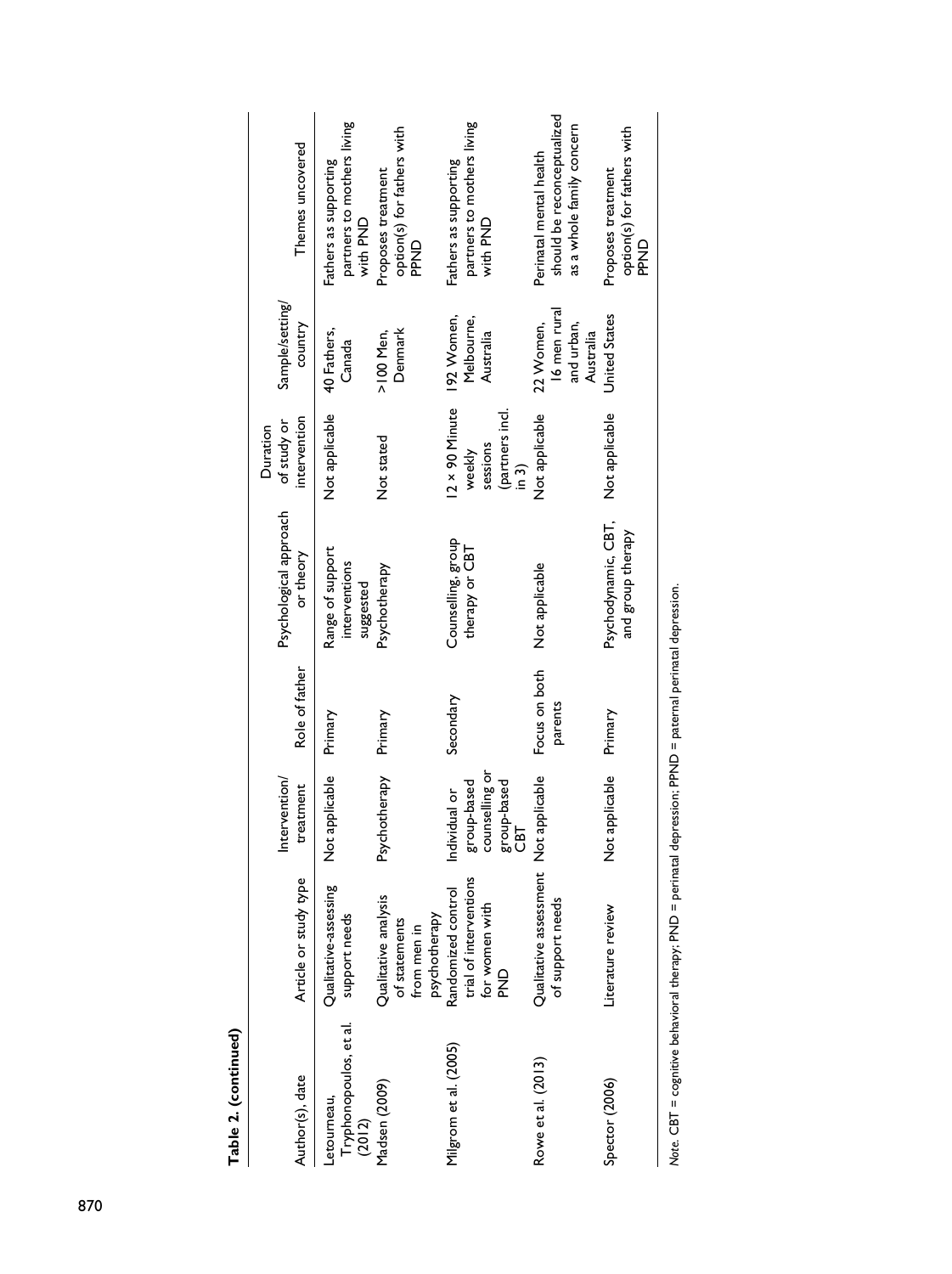of the discussion centers on how they cope with their partner's PND, while at the same time developing skills to combat any associated stress and depression. The components of the 6-week treatment program for fathers included providing information about maternal PND, discussion about the fathering role, stress management techniques, as well as an introduction to CBT. The authors acknowledge the participants had significant levels of depression, but do not mention specific treatment protocols for men with PPND. However, Davey et al. (2006) do highlight that engaging men in treatment requires persistence, as the men were reluctant at first to seek help, but found the opportunity to share experiences with other men in a similar situation "to have a powerful normalizing effect" (p. 214). The men from this group intervention reported benefit from the program as it enabled them to provide greater support to their partners and children, improved communication with their partners, reduced conflict and disagreements within the family, as well as lessened their own levels of stress (Davey et al., 2006). Similarly, Letourneau, Tryphonopoulos, et al.'s (2012) exploratory study describes the support needs expressed by fathers whose partners have PND, although participants were also asked about their own needs to address depressive symptoms. The study highlights that fathers felt that their mental health needs were minimized by clinicians, and that they were often excluded from their partner's care plan (Letourneau, Tryphonopoulos, et al., 2012). Both Davey et al. (2006) and Letourneau, Tryphonopoulos, et al. (2012) identify the need to increase community awareness of PND, in an effort to reduce the perceived stigma and encourage couples to seek treatment. Moreover, they agree on the need to provide a flexible array of information and support interventions that cater to the specific needs of fathers. Additionally, Letourneau, Tryphonopoulos, et al. (2012) raise the potential to provide more accessible services to fathers via the Internet and telephone.

Other studies take the broader perspective that stress and the mental health needs of both parents have implications for the whole family. Letourneau, Dennis, et al. (2012) discuss the need to reconceptualize PPND as affecting the whole family, presenting a review of the predictors, incidence and outcomes of PND for both mothers and fathers, its impact on parenting, relationships and children's health and development, and the implications for screening and treatment. The authors conclude that little is known about effective interventions for fathers with PPND, and stress the importance of research in this area, particularly given the father's impact on family relationships and on the health of mothers and children. Austin (2003) advocates the need to view perinatal mental health in terms of the mother, father, and infant, and the consequent need to raise awareness and provide

training to health service professionals involved in caring for "high-risk" families. Rowe et al. (2013) explore the preferred sources of mental health information and support for men and women expecting their first child, finding that "Men understood that their needs for new knowledge and skills about infant care, or support for their own emotional wellbeing were not prioritised in current models of care and positioned themselves as marginalised and demeaned" (p. 51).

Two of the articles discuss the lack of support or tailored treatment options for men experiencing the transition to fatherhood. Kowlessar et al.'s (2015) phenomenological study identified that first-time fathers experienced feelings of isolation and lack of support as they adjusted to their new role: "Feelings of separation were perpetuated by men feeling unsupported, unprepared and undervalued by the lack of antenatal support they received" (p. 8). The authors suggest that engagement of fathers in services can be enhanced by interventions such as having experienced fathers deliver antenatal education, father-only discussion forums, and e-support applications. Fletcher et al. (2015) highlight the need to design perinatal health services to address fathers' PPND to maximize their positive impact on the well-being of their family. The authors propose that a father-inclusive model would help engage fathers in antenatal care, although the decision to include the father would be ultimately determined by the mother. When the couple arrive at the clinic, the father would be asked to complete a gender-specific screening tool for depression and anxiety, and be asked about any psychosocial needs. If needed, the father and or mother would consult separately with a mental health professional to discuss their responses and discuss the next steps. CBT is not specifically discussed. The authors state that there are no known effective interventions for fathers experiencing depression and anxiety and it would be misguided to simply mimic the services currently offered to mothers (Fletcher et al., 2015).

The following five articles propose specific treatment options for fathers with PPND. Based on a qualitative analysis of the statements from fathers with PPND receiving psychotherapy, Madsen (2009) offers a descriptive account of the elements that need to be included in a treatment model. He recommends that a therapist is needed to work with men's anger and withdrawal, explore past and current relationships with caregivers and with the man's child. Additionally, the therapist should also explore any tension between the father's need for independence and attachment, as well as conflict between masculine stereotypes and the caring needs of children. Three authors advocate the use of CBT for men with PPND, but a detailed discussion is absent. Spector (2006), briefly refers to CBT being used effectively in men with postnatal depression, while Fitzgerald et al. (2012)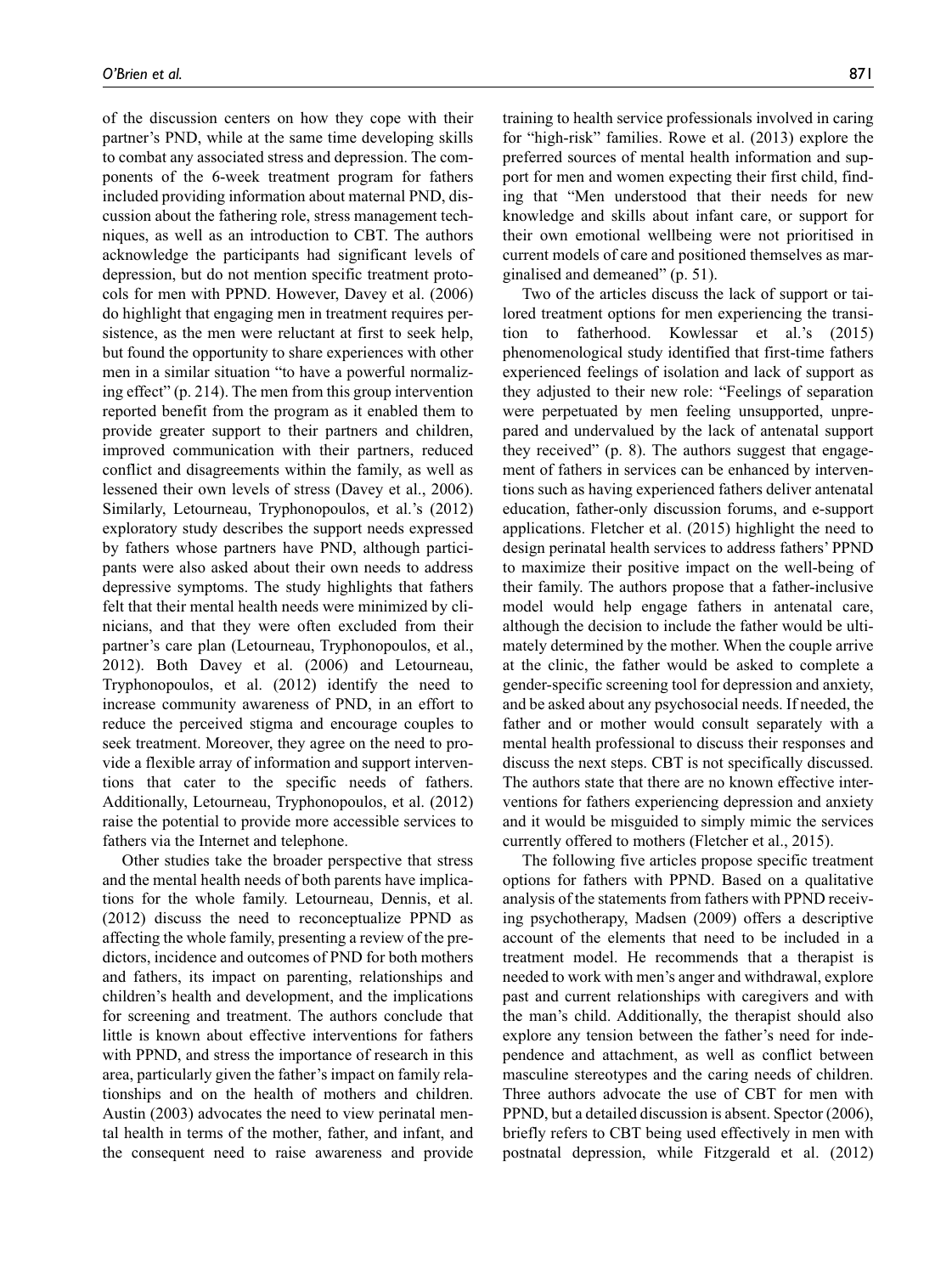recommend cognitive therapy for low-income fathers with depressive symptoms, based on its success in treating both men and women generally. Edward et al.'s (2015) review of the literature on men's PPND similarly makes a passing reference to CBT being one of a number of effective treatments. In contrast, Habib (2012) undertakes the most extensive analysis of gender-specific treatment of PPND. Informed by a review of the literature, he proposes a multilevel intervention model for fathers based on individual or group-based psychoeducation and/ or psychotherapy, dependent on the severity and complexity of the father's situation. The author reinforces that intervention services need to be flexible and responsive to fathers' individual needs and preferences. Drawing on the literature on treatment of men's depression, and women's PND, the likely efficacy of CBT for fathers is also mooted. Habib (2012) includes the caveat that this multilevel approach is not based on specific empirical evidence, but is informed speculation derived from the literature on men's depression and women's PND.

### **Discussion**

Although the consistent theme from the available literature is that fathers with PPND require interventions that address their specific needs, this review draws attention to the lack of empirical evidence supporting this proposition. Therefore, the evidence drawn from the literature on men's depression provides important clues as to how treatment programs could be modified for new fathers living with PPND. For example, shifting the focus from therapy and discussion of emotions and feelings might allow men to respond more favorably to treatment approaches that focus on dealing with stress (Primack et al., 2010; Wilhelm, 2009). CBT delivered in a group setting or via the Internet have reported lower dropout rates for male participants, and thus offer a viable mode of treatment for fathers (Spek et al., 2008). Although men can initially express reluctance to engage in discussion about depression and emotions, they are more likely to discuss their feelings in a "safe" environment (Wilhelm, 2009). The importance of safety is borne out by Davey et al.'s (2006) research where a support group for male partners of women with PND welcomed the opportunity to share experiences with their peers. Men are also more likely to be responsive to treatment programs that do not overburden them or conflict with work schedules (Primack et al., 2010).

CBT programs designed for PPND have the potential to expose the personal beliefs and emotions driving behaviors, and lead to an awareness for men of the antecedents affecting men's everyday lives, relationships, and family responsibilities. There is a significant service gap addressing mental health issues of fathers, especially in the context of family and parenting (Reupert & Maybery, 2011). There is a need to reconceptualize perinatal mental health in terms of the whole family (Austin, 2003; Letourneau, Dennis, et al., 2012) and to engage fathers whenever possible in antenatal care (Fletcher et al., 2015).

Research demonstrates how father engagement with health services can be enhanced via programs that have been tailored specifically to their needs (Berlyn, Wise, & Soriano, 2008). In particular, participation of fathers in treatment programs is likely to be enhanced through offering male-only forums and flexible hours of delivery, utilizing male facilitators, employing marketing strategies and language in advertisements that is male-friendly, and hosting programs in venues where men feel at ease. Continuing engagement can be boosted by employing facilitators who are fathers themselves, and are willing to foster a relaxed, informal, nonjudgmental environment conducive to participants sharing their fears, concerns, problems, and solutions (Berlyn et al., 2008; Davey et al., 2006; Fletcher & St George, 2011; Friedewald, Fletcher, & Fairbairn, 2005). One recent innovative approach to reaching fathers has been utilizing fathers' mobile phones. The SMS4dads project delivers text messages to fathers with information on father–infant and father–partner relationships. A "Mood Tracker" interactive text invites fathers to self-assess their mood and seek help in case of distress (May & Fletcher, 2015).

Group therapy is one way of cultivating the support networks that are often lacking among new fathers (Boyce et al., 2007; Cronenwett & Kunst-Wilson, 1981; Zelkowitz & Milet, 1997). Male-only forums could integrate CBT approaches to address the masculine norms associated with fathering that could contribute to cognitive distortions about parenting roles (Primack et al., 2010; Spendelow, 2015). Encouraging fathers to attend therapy or workshops is further complicated by the additional demands on their time and resources during the perinatal period (Fletcher & St George, 2011). Fatherfriendly sessions and activities could address concerns related to not meeting work commitments during the perinatal period, therefore reducing the risk of fathers developing psychological distress (Giallo et al., 2013). Consequently, the Internet and smartphones appear to provide easily accessible channels via which fatherfocused information can be disseminated, particularly as new fathers may have had limited contact with health providers (Fletcher, Vimpani, Russell, & Keatinge, 2008).

### *Conclusion*

While there is increasing recognition of the rate of postnatal depression in men (Edward et al., 2015), there is very little literature on the specific treatment needs of new fathers. However, the evidence relating to the diagnosis and treatment of depression in men, PPND, and the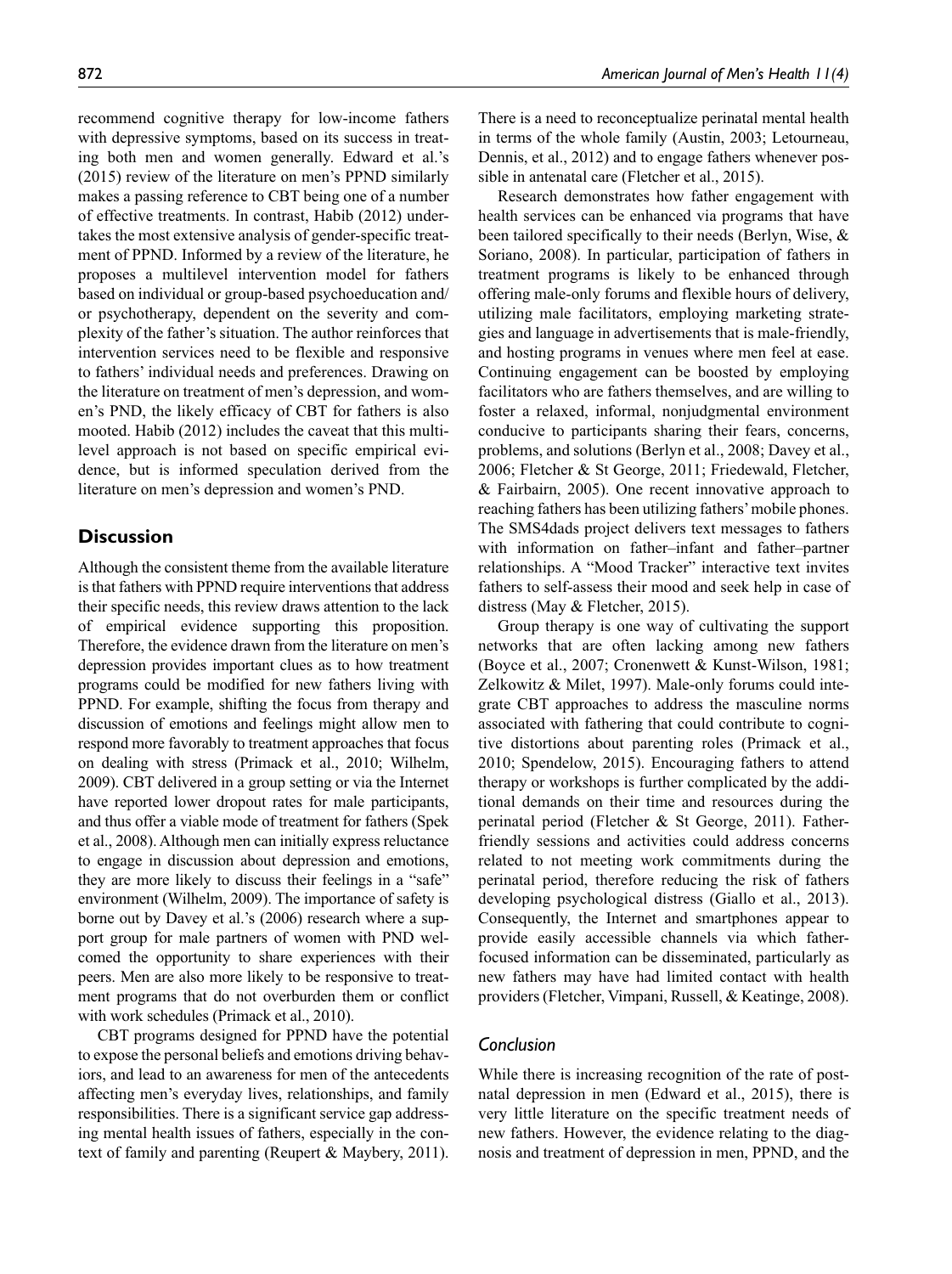challenges that new fathers face, points to a number of key components that need to be incorporated in treatment strategies. Men's PPND is best tackled by the adoption of father-inclusive and father-specific models of care that creatively encourage help-seeking behavior in a notoriously hard-to-engage population, offer flexible delivery options that do not overburden already distressed men, and provide a safe and informal environment for maleonly groups to share experiences and concerns. Such interventions can address any cognitive distortions around the male identity and parenting role expectations and can foster support networks for new fathers who may feel isolated and marginalized.

### *Limitations*

While integrative reviews have the advantage of being able to provide a means to synthesize evidence from diverse methodologies, the process has been criticized as lacking rigor and contributing to bias (Whittemore & Knafl, 2005). The lack of available empirical evidence certainly limits the conclusions that can be drawn about treatment options for fathers with PPND, yet this review offers important insights into a neglected, yet critical area for potential future research.

#### **Declaration of Conflicting Interests**

The author(s) declared no potential conflicts of interest with respect to the research, authorship, and/or publication of this article.

### **Funding**

The author(s) received no financial support for the research, authorship, and/or publication of this article.

#### **References**

- Addis, M. E. (2008). Gender and depression in men. *Clinical Psychology: Science and Practice*, *15*, 153-168. doi:10.1111/j.1468-2850.2008.00125.x
- Addis, M. E., & Mahalik, J. R. (2003). Men, masculinity, and the contexts of help seeking. *American Psychologist*, *58*, 5-14. doi:10.1037/0003-066x.58.1.5
- Anding, J. E., Rohrle, B., Grieshop, M., Schucking, B., & Christiansen, H. (2016). Couple comorbidity and correlates of postnatal depressive symptoms in mothers and fathers in the first two weeks following delivery. *Journal of Affective Disorders*, *190*, 300-309. doi:10.1016/j.jad.2015.10.033
- Andrews, G., Cuijpers, P., Craske, M. G., McEvoy, P., & Titov, N. (2010). Computer therapy for the anxiety and depressive disorders is effective, acceptable and practical health care: A meta-analysis. *PLoS ONE*, *5*, e13196. doi:10.1371/ journal.pone.0013196
- Austin, M.-P. (2003). Perinatal mental health: Opportunities and challenges for psychiatry. *Australasian Psychiatry*, *11*, 399-403. doi:10.1046/j.1440-1665.2003.02027.x
- Australian Bureau of Statistics. (2016). *3303.0 Causes of death, Australia, 2014: Leading causes of death by sex*. Retrieved from [http://abs.gov.au/ausstats/abs@](http://abs.gov.au/ausstats/abs).nsf/Lookup/by%20 Subject/3303.0~2014~Main%20Features~Leading%20 Causes%20of%20Death%20by%20Sex~10036#
- Bagby, R. M., & Quilty, L. C. (2006). Review: Cognitive behavioural therapy is more effective than control and similarly effective to pharmacotherapy for generalised anxiety disorder. *Evidence-Based Mental Health*, *9*, 43. doi:10.1136/ ebmh.9.2.43
- Berlyn, C., Wise, S., & Soriano, G. (2008). *Engaging fathers in child and family services: Participation, perceptions and good practice* (Occasional Paper No. 22). Retrieved from [https://](https://www.dss.gov.au/sites/default/files/documents/op22.pdf) [www.dss.gov.au/sites/default/files/documents/op22.pdf](https://www.dss.gov.au/sites/default/files/documents/op22.pdf)
- Boyce, P., Condon, J., Barton, J., & Corkindale, C. (2007). First-Time Fathers' Study: Psychological distress in expectant fathers during pregnancy. *Australian & New Zealand Journal of Psychiatry*, *41*, 718-725. doi:10.1080/00048670701517959
- Brownhill, S., Wilhelm, K., Barclay, L., & Schmied, V. (2005). "Big build": Hidden depression in men. *Australian & New Zealand Journal of Psychiatry*, *39*, 921-931. doi:10.1080/ j.1440-1614.2005.01665.x
- Butler, A. C., Chapman, J. E., Forman, E. M., & Beck, A. T. (2006). The empirical status of cognitive-behavioral therapy: A review of meta-analyses. *Clinical Psychology Review*, *26*, 17-31. doi:10.1016/j.cpr.2005.07.003
- Call, J. B., & Shafer, K. (2015). Gendered manifestations of depression and help seeking among men. *American Journal of Men's Health*. Advance online publication. doi:10.1177/1557988315623993
- Cochran, S. V., & Rabinowitz, F. E. (2003). Gender-sensitive recommendations for assessment and treatment of depression in men. *Professional Psychology: Research and Practice*, *34*, 132-140. doi:10.1037/0735-7028.34.2.132
- Condon, J. T., Boyce, P., & Corkindale, C. J. (2004). The First-Time Fathers Study: A prospective study of the mental health and wellbeing of men during the transition to parenthood. *Australian & New Zealand Journal of Psychiatry*, *38*, 56-64. doi:10.1111/j.1440-1614.2004.01298.x
- Cronenwett, L. R., & Kunst-Wilson, W. (1981). Stress, social support, and the transition to fatherhood. *Nursing Research*, *30*, 198-201.
- Cuijpers, P., Weitz, E., Twisk, J., Kuehner, C., Cristea, I., David, D., . . . Hollon, S. D. (2014). Gender as predictor and moderator of outcome in cognitive behavior therapy and pharmacotherapy for adult depression: An "individual patient data" meta-analysis. *Depression and Anxiety*, *31*, 941-951. doi:10.1002/da.22328
- Davey, S. J., Dziurawiec, S., & O'Brien-Malone, A. (2006). Men's voices: Postnatal depression from the perspective of male partners. *Qualitative Health Research*, *16*, 206-220.
- Davis, R. N., Davis, M. M., Freed, G. L., & Clark, S. J. (2011). Fathers' depression related to positive and negative parenting behaviors with 1-year-old children. *Pediatrics*, *127*, 612-618. doi:10.1542/peds.2010-1779
- Edward, K.-L., Castle, D., Mills, C., Davis, L., & Casey, J. (2015). An integrative review of paternal depression. *American Journal of Men's Health*, *9*, 26-34.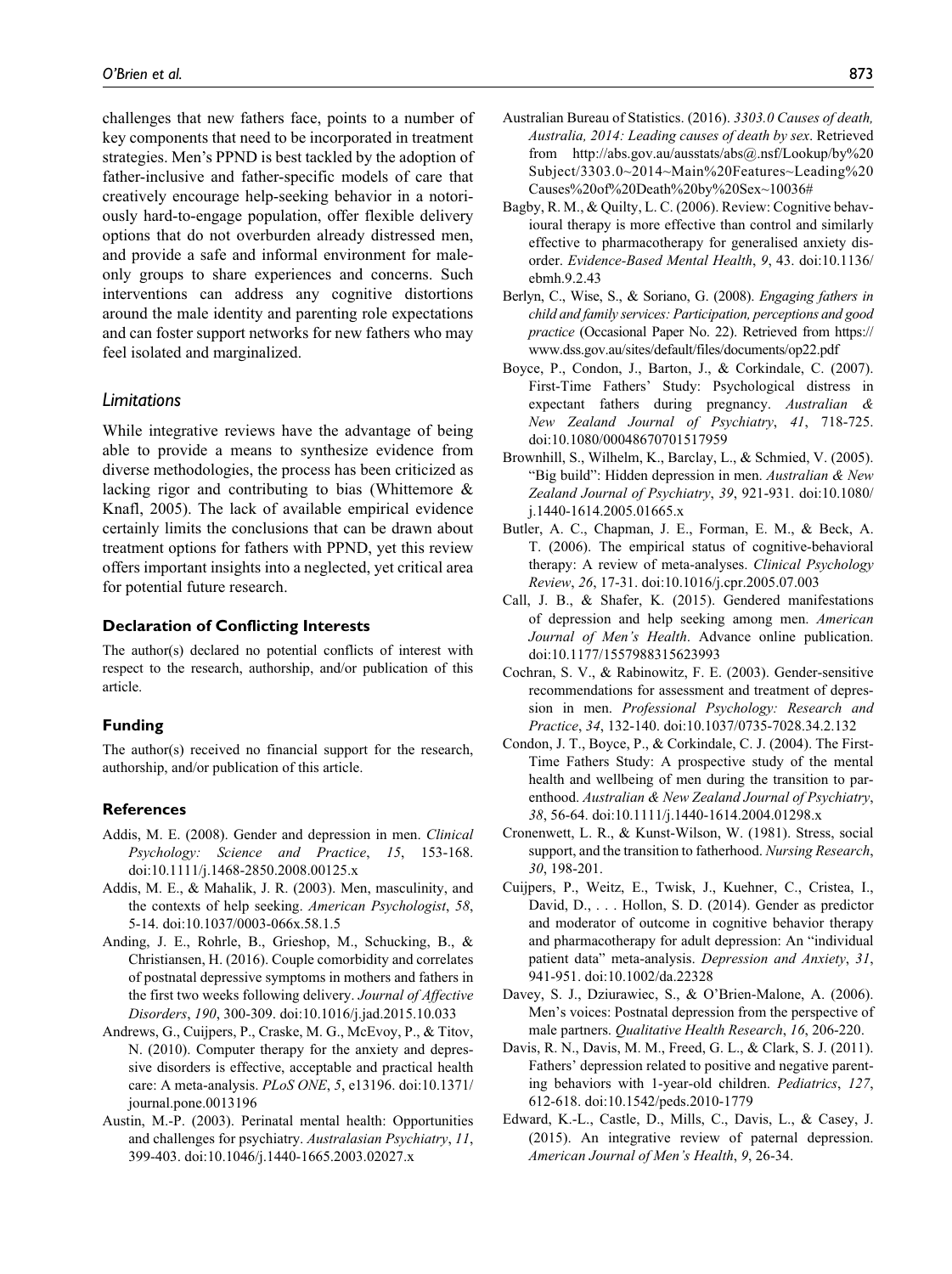- Feeley, N., Bell, L., Hayton, B., Zelkowitz, P., & Carrier, M. E. (2015). Care for postpartum depression: What do women and their partners prefer? *Perspectives in Psychiatric Care*, *52*, 120-130. doi:10.1111/ppc.12107
- Fitzgerald, M. E., Roy, K., Anderson, E. E., & Letiecq, B. L. (2012). The effect of depressive symptoms on low-income men in responsible fathering programs. *Fathering*, *10*, 47-65.
- Fletcher, R., Dowse, E., Bennett, E., Chan, S., O'Brien, A., & Jones, D. (2014). The paternal perinatal depression initiative. *Australian Nursing & Midwifery Journal*, *22*(5), 40.
- Fletcher, R., Feeman, E., Garfield, C., & Vimpani, G. (2011). The effects of early paternal depression on children's development. *Medical Journal of Australia*, *195*, 685-689. doi:10.5694/mja11.10192
- Fletcher, R., Garfield, C. F., & Matthey, S. (2015). Fathers' perinatal mental health. In J. Milgrom & A. W. Gemmell (Eds.), *Identifying perinatal depression and anxiety* (pp. 165-176). Chichester, England: John Wiley.
- Fletcher, R., & St George, J. (2011). Heading into fatherhood—nervously: Support for fathering from online dads. *Qualitative Health Research*, *21*, 1101-1114.
- Fletcher, R., Vimpani, G., Russell, G., & Keatinge, D. (2008). The evaluation of tailored and web-based information for new fathers. *Child: Care, Health and Development*, *34*, 439-446. doi:10.1111/j.1365-2214.2008.00811.x
- Friedewald, M., Fletcher, R., & Fairbairn, H. (2005). Allmale discussion forums for expectant fathers: Evaluation of a model. *Journal of Perinatal Education*, *14*(2), 8-18. doi:10.1624/105812405X44673
- Giallo, R., D'Esposito, F., Christensen, D., Mensah, F., Cooklin, A., Wade, C., . . . Nicholson, J. M. (2012). Father mental health during the early parenting period: Results of an Australian population based longitudinal study. *Social Psychiatry and Psychiatric Epidemiology*, *47*, 1907-1916. doi:10.1007/s00127-012-0510-0
- Giallo, R., D'Esposito, F., Cooklin, A., Mensah, F., Lucas, N., Wade, C., & Nicholson, J. M. (2013). Psychosocial risk factors associated with fathers' mental health in the postnatal period: Results from a population-based study. *Social Psychiatry and Psychiatric Epidemiology*, *48*, 563-573. doi:10.1007/s00127-012-0568-8
- Goodman, J. H. (2004). Paternal postpartum depression, its relationship to maternal postpartum depression, and implications for family health. *Journal of Advanced Nursing*, *45*, 26-35.
- Habib, C. (2012). Paternal perinatal depression: An overview and suggestions towards an intervention model. *Journal of Family Studies*, *18*(1), 4-16.
- Horrell, L., Goldsmith, K. A., Tylee, A. T., Schmidt, U. H., Murphy, C. L., Bonin, E.-M., . . . Brown, J. S. (2014). One-day cognitive-behavioural therapy self-confidence workshops for people with depression: Randomised controlled trial. *British Journal of Psychiatry*, *204*, 222-233. doi:10.1192/bjp.bp.112.121855
- Kahn, R. S., Brandt, D., & Whitaker, R. C. (2004). Combined effect of mothers' and fathers' mental health symptoms on children's behavioral and emotional well-being. *Archives*

*of Pediatrics & Adolescent Medicine*, *158*, 721-729. doi:10.1001/archpedi.158.8.721

- Kaplan, P. S., Sliter, J. K., & Burgess, A. P. (2007). Infantdirected speech produced by fathers with symptoms of depression: Effects on infant associative learning in a conditioned-attention paradigm. *Infant Behavior & Development*, *30*, 535-545. doi:10.1016/j.infbeh.2007.05.003
- Kilmartin, C. (2005). Depression in men: Communication, diagnosis and therapy. *Journal of Men's Health & Gender*, *2*, 95-99. doi:10.1016/j.jmhg.2004.10.010
- Kowlessar, O., Fox, J. R., & Wittkowski, A. (2015). First-time fathers' experiences of parenting during the first year. *Journal of Reproductive and Infant Psychology*, *33*(1), 4- 14. doi:10.1080/02646838.2014.971404
- Leach, L. S., Poyser, C., Cooklin, A. R., & Giallo, R. (2016). Prevalence and course of anxiety disorders (and symptom levels) in men across the perinatal period: A systematic review. *Journal of Affective Disorders*, *190*, 675-686. doi:10.1016/j.jad.2015.09.063
- Leonard, L. G. (1998). Depression and anxiety disorders during multiple pregnancy and parenthood. *Journal of Obstetric, Gynecologic, & Neonatal Nursing*, *27*, 329-337.
- Letourneau, N. L., Dennis, C. L., Benzies, K., Duffett-Leger, L., Stewart, M., Tryphonopoulos, P. D., . . . Watson, W. (2012). Postpartum depression is a family affair: Addressing the impact on mothers, fathers, and children. *Issues in Mental Health Nursing*, *33*, 445-457. doi:10.3109/ 01612840.2012.673054
- Letourneau, N. L., Tryphonopoulos, P. D., Duffett-Leger, L., Stewart, M., Benzies, K., Dennis, C. L., & Joschko, J. (2012). Support intervention needs and preferences of fathers affected by postpartum depression. *Journal of Perinatal & Neonatal Nursing*, *26*, 69-80. doi:10.1097/ JPN.0b013e318241da87
- Madsen, S. A. (2009). Men's mental health: Fatherhood and psychotherapy. *Journal of Men's Studies*, *17*, 15-30. doi:10.3149/jms.1701.15
- Mansfield, A. K., Addis, M. E., & Mahalik, J. R. (2003). "Why won't he go to the doctor?" The psychology of men's help seeking. *International Journal of Men's Health*, *2*, 93-109.
- Martin, L. A., Neighbors, H. W., & Griffith, D. M. (2013). The experience of symptoms of depression in men vs women: Analysis of the National Comorbidity Survey Replication. *JAMA Psychiatry*, *70*, 1100-1106. doi:10.1001/jamapsychiatry.2013.1985
- Matthey, S., Barnett, B., Howie, P., & Kavanagh, D. J. (2003). Diagnosing postpartum depression in mothers and fathers: Whatever happened to anxiety? *Journal of Affective Disorders*, *74*, 139-147. doi:10.1016/s0165- 0327(02)00012-5
- Matthey, S., Barnett, B., Ungerer, J., & Waters, B. (2000). Paternal and maternal depressed mood during the transition to parenthood. *Journal of Affective Disorders*, *60*, 75-85. doi:10.1016/S0165-0327(99)00159-7
- May, C., & Fletcher, R. (2015, October). *Developing and testing the acceptability of text messages to support and influence new fathers in the perinatal period*. Paper presented at the Australasian Marcé Society Conference SOS: Stresses,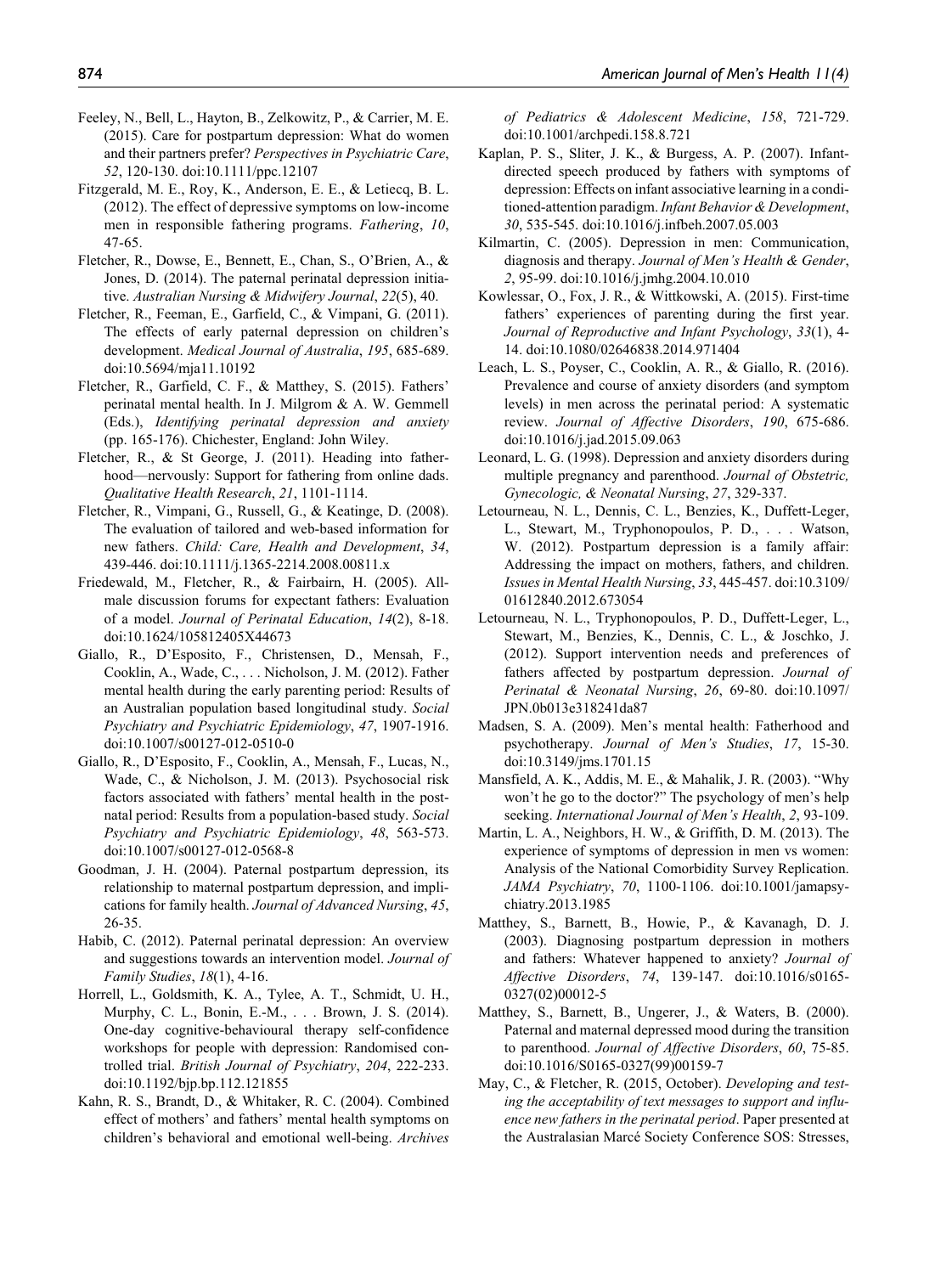Outcomes, Solutions: Working in Perinatal Mental Health, Adelaide, South Australia.

- Melrose, S. (2010). Paternal postpartum depression: How can nurses begin to help? *Contemporary Nurse*, *34*, 199-210.
- Milgrom, J., Gemmill, A. W., Ericksen, J., Burrows, G., Buist, A., & Reece, J. (2015). Treatment of postnatal depression with cognitive behavioural therapy, sertraline and combination therapy: A randomised controlled trial. *Australian & New Zealand Journal of Psychiatry*, *49*, 236-245. doi:10.1177/0004867414565474
- Milgrom, J., Negri, L. M., Gemmill, A. W., McNeil, M., & Martin, P. R. (2005). A randomized controlled trial of psychological interventions for postnatal depression. *British Journal of Clinical Psychology*, *44*, 529-542.
- Möller-Leimkühler, A. M. (2002). Barriers to help-seeking by men: A review of sociocultural and clinical literature with particular reference to depression. *Journal of Affective Disorders*, *71*, 1-9.
- Naik, A., O'Brien, A., Gaskin, C., Munro, I., & Bloomer, M. (2013). The acceptability and efficacy of a group cognitive behavioural therapy programme in a community mental health setting. *Community Mental Health Journal*, *49*, 368- 372. doi:10.1007/s10597-012-9484-3
- Oei, T. P., & Dingle, G. (2008). The effectiveness of group cognitive behaviour therapy for unipolar depressive disorders. *Journal of Affective Disorders*, *107*, 5-21. doi:10.1016/j. jad.2007.07.018
- Paulson, J. F., & Bazemore, S. D. (2010). Prenatal and postpartum depression in fathers and its association with maternal depression: A meta-analysis. *Journal of the American Medical Association*, *303*, 1961-1969. doi:10.1001/ jama.2010.605
- Peterson, A. L., & Halstead, T. S. (1998). Group cognitive behavior therapy for depression in a community setting: A clinical replication series. *Behavior Therapy*, *29*, 3-18. doi:10.1016/S0005-7894(98)80015-4
- Pilkington, P. D., Milne, L. C., Cairns, K. E., Lewis, J., & Whelan, T. A. (2015). Modifiable partner factors associated with perinatal depression and anxiety: A systematic review and meta-analysis. *Journal of Affective Disorders*, *178*, 165-180. doi:10.1016/j.jad.2015.02.023
- Pilkington, P. D., Whelan, T. A., & Milne, L. C. (2015). A review of partner-inclusive interventions for preventing postnatal depression and anxiety. *Clinical Psychologist*, *19*, 63-75. doi:10.1111/cp.12054
- Price-Robertson, R. (2015). *Fatherhood and mental illness: A review of key issues*. Retrieved from [https://www3.aifs.](https://www3.aifs.gov.au/cfca/sites/default/files/publication-documents/cfca-paper30.pdf) [gov.au/cfca/sites/default/files/publication-documents/cfca](https://www3.aifs.gov.au/cfca/sites/default/files/publication-documents/cfca-paper30.pdf)[paper30.pdf](https://www3.aifs.gov.au/cfca/sites/default/files/publication-documents/cfca-paper30.pdf)
- Primack, J. M., Addis, M. E., Syzdek, M., & Miller, I. W. (2010). The Men's Stress Workshop: A gender-sensitive treatment for depressed men. *Cognitive and Behavioral Practice*, *17*, 77-87. doi:10.1016/j.cbpra.2009.07.002
- Ramchandani, P. G., O'Connor, T. G., Evans, J., Heron, J., Murray, L., & Stein, A. (2008). The effects of pre- and postnatal depression in fathers: A natural experiment comparing the effects of exposure to depression on offspring.

*Journal of Child Psychology and Psychiatry*, *49*, 1069- 1078. doi:10.1111/j.1469-7610.2008.02000.x

- Ramchandani, P. G., Psychogiou, L., Vlachos, H., Iles, J., Sethna, V., Netsi, E., & Lodder, A. (2011). Paternal depression: An examination of its links with father, child and family functioning in the postnatal period. *Depression and Anxiety*, *28*, 471-477. doi:10.1002/da.20814
- Ramchandani, P. G., Stein, A., Evans, J., & O'Connor, T. G. (2005). Paternal depression in the postnatal period and child development: A prospective population study. *Lancet*, *365*, 2201-2205. doi:10.1016/S0140-6736(05)66778-5
- Reupert, A., & Maybery, D. (2011). Programmes for parents with a mental illness. *Journal of Psychiatric and Mental Health Nursing*, *18*, 257-264. doi:10.1111/j.1365- 2850.2010.01660.x
- Rowe, H. J., Holton, S., & Fisher, J. R. (2013). Postpartum emotional support: A qualitative study of women's and men's anticipated needs and preferred sources. *Australian Journal of Primary Health*, *19*, 46-52.
- Rubin, N. (2012). *Depression treatment for men: Adaptation of a clinician manual and patient workbook of traditional assessment and cognitive-behavioral therapy to more effectively treat depressed men* (Doctoral dissertation). Retrieved from [http://pqdtopen.proquest.com/](http://pqdtopen.proquest.com/doc/884624315.html?FMT=ABS) [doc/884624315.html?FMT=ABS](http://pqdtopen.proquest.com/doc/884624315.html?FMT=ABS)
- Siddons, H. M., Wootten, A. C., & Costello, A. J. (2013). A randomised, wait-list controlled trial: Evaluation of a cognitive–behavioural group intervention on psychosexual adjustment for men with localised prostate cancer. *Psycho-Oncology*, *22*, 2186-2192. doi:10.1002/ pon.3273
- Sockol, L. E. (2015). A systematic review of the efficacy of cognitive behavioral therapy for treating and preventing perinatal depression. *Journal of Affective Disorders*, *177*, 7-21. doi:10.1016/j.jad.2015.01.052
- Spector, A. Z. (2006). Fatherhood and depression: A review of risks, effects, and clinical application. *Issues in Mental Health Nursing*, *27*, 867-883. doi:10.1080/ 01612840600840844
- Spek, V., Nyklicek, I., Cuijpers, P., & Pop, V. (2008). Predictors of outcome of group and internet-based cognitive behavior therapy. *Journal of Affective Disorders*, *105*, 137-145. doi:10.1016/j.jad.2007.05.001
- Spendelow, J. S. (2015). Cognitive–behavioral treatment of depression in men: Tailoring treatment and directions for future research. *American Journal of Men's Health*, *9*, 94-102.
- Thase, M. E., Friedman, E. S., Fasiczka, A. L., Berman, S. R., Frank, E., Nofzinger, E. A., & Reynolds, C. F., III. (2000). Treatment of men with major depression: A comparison of sequential cohorts treated with either cognitive-behavioral therapy or newer generation antidepressants. *Journal of Clinical Psychiatry*, *61*, 466-472.
- Thase, M. E., Reynolds, C. F., III, Frank, E., Simons, A. D., Garamoni, G. D., McGeary, C., . . . Cahalane, J. F. (1994). Response to cognitive–behavioral therapy in chronic depression. *Journal of Psychotherapy Practice and Research*, *3*, 204-214.